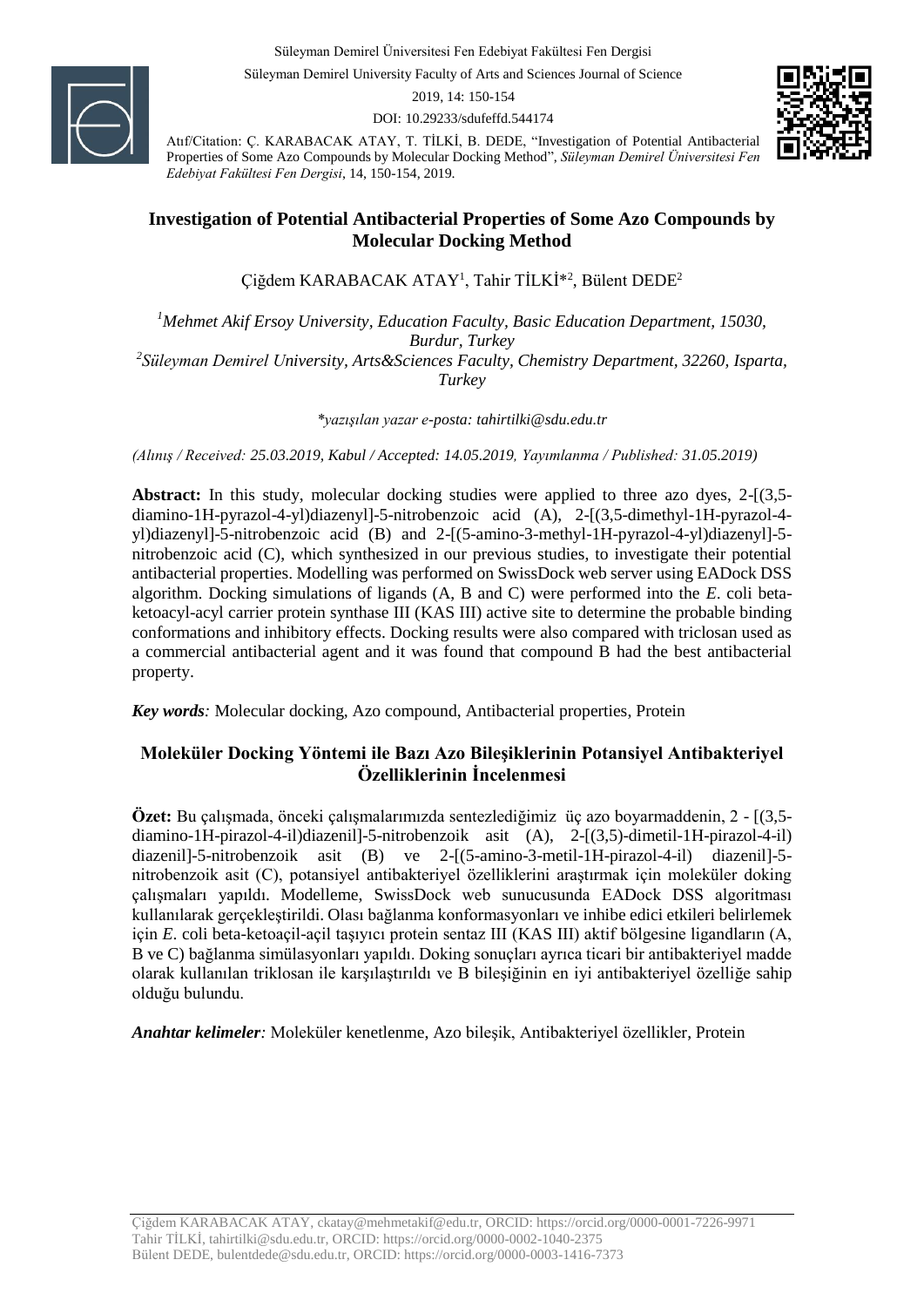## **1. Introduction**

Bacteria are single celled, fast reproducing microorganisms that have the ability to adapt quickly to the changes in their environment. Antibiotics, on the other hand, are very clinically important drugs which are used in the treatment of infectious diseases caused by microorganisms which prevent the growth of bacteria [1]. However, new antibiotic discoveries have recently slowed down considerably, while the incidence of multiple antibiotic-resistant microorganisms has increased dramatically and a future in which antibiotics have lost their influence has begun to appear soon [2]. Antibiotic resistance indicates that the antibiotic cannot kill or prevent the growth of resistant bacteria at the treatment dose. In recent years, this problem caused by the inability to develop new antibiotic species brings along other problems [3, 4]. But, the discovery of new antibiotics includes a long and costly process [5]. For this reason, before starting the drug design, the molecular interaction of the ligand and receptor by molecular docking can be examined on the computer and the molecules that are part of the drug design can be examined without requiring much cost [6].

Docking is a method used to predict the preferred positions of atoms in space as a molecule forms a stable complex with another molecule and it examines the nature of the binding of possible drugs to target molecules. Key-lock analogy can be used to understand the docking process and it is desired to find the position where the key must stop to unlock. The protein and ligand, which can move continuously, will stop at their lowest potential energy position as a result of these movements. An optimization process is used to calculate this. By changing the position of the ligand relative to the protein, its energy is calculated and this process is continued until the lowest energy is found. In other words, the aim is to find the conformation where the free energy of the protein-ligand system is the lowest. Docking is often used to find the conformation of small molecules, such as drug-active substance candidates, to their binding to protein-based targets. Therefore, the docking process plays an important role in rational drug design [7,9].

In this study, the interaction of previously synthesized [10] azo compounds  $(A, B, C)$  with E.coli beta-ketoacyl-acyl carrier protein synthase III (KAS III) was investigated by molecular docking study. The results were then compared with triclosan, a substance which is involved in antibacterial soaps, toothpastes, deodorants, mouthwashes, shaving lotions, cosmetics and many other products to prevent or reduce germ contamination.

# **2. Material and Method**

Due to their structure and functional groups, compounds 2-[(3,5-Diamino-1H-pyrazol-4 yl)diazenyl]-5-nitrobenzoic acid (A), 2-[(3,5-dimethyl-1H-pyrazol-4-yl)diazenyl]-5 nitrobenzoic acid (B) and 2-[(5-amino-3-methyl-1H-pyrazol-4-yl)diazenyl]-5nitrobenzoic acid (C) that are expected to have potentially high antibacterial properties have been selected which were synthesized firstly in our previous work [10]. Molecular docking studies of the mono azo molecules were carried out by SwissDock web server using EADock DSS algorithm [11]. High resolution crystal structure of the KAS III (PDB ID: 1HNJ) was obtained from the protein data bank website [12]. Mono azo molecules were prepared for docking by energy minimized using DFT/B3LYP/6-311G(d,p) level of theory with Gaussian 09 program package [13]. All images in molecular docking studies were obtained using UCSF Chimera program [14].

# **3. Results**

The fully optimized azo compounds (A, B, C) and triclosan (T) were shown in Figure 1 and Figure 2, respectively.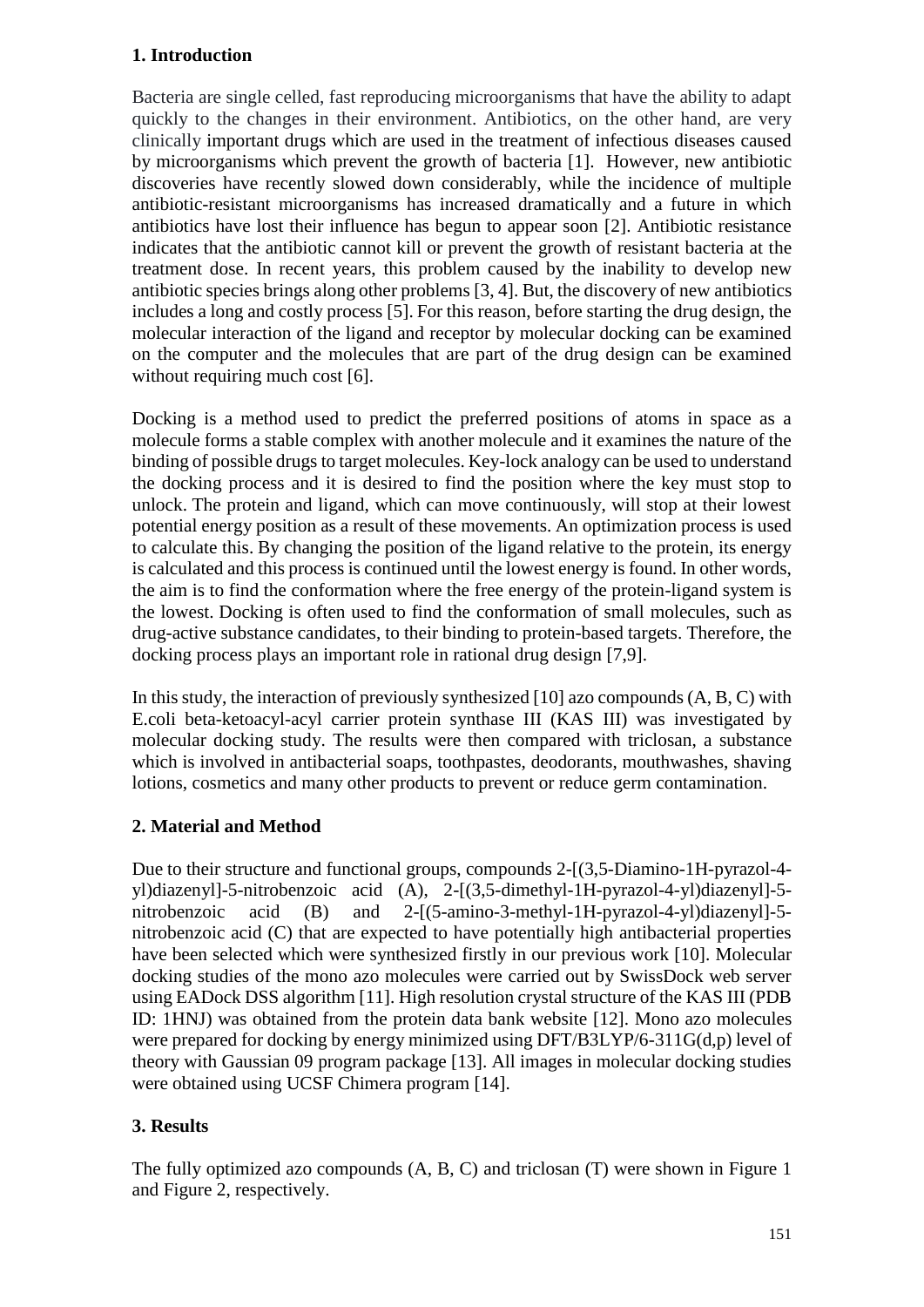

**Figure 1.** The fully optimized azo compounds at DFT/B3LYP/6-311G(d,p) level



**Figure 2.** The optimized structure of triclosan

Figure 3 shows the interactions between A, B, C ligands and KAS III enzyme.



**Figure 3.** Interactions between ligand and protein

Figure 4 shows the binding of triclosan in the cavity of KAS III enzyme and the interaction between triclosan-protein couple.



**Figure 4.** Interactions between triclosan and protein

Figure 5 shows the binding of A, B and C ligand in the cavity of KAS III enzyme.



**Figure 5**. The binding of the ligand in the cavity of protein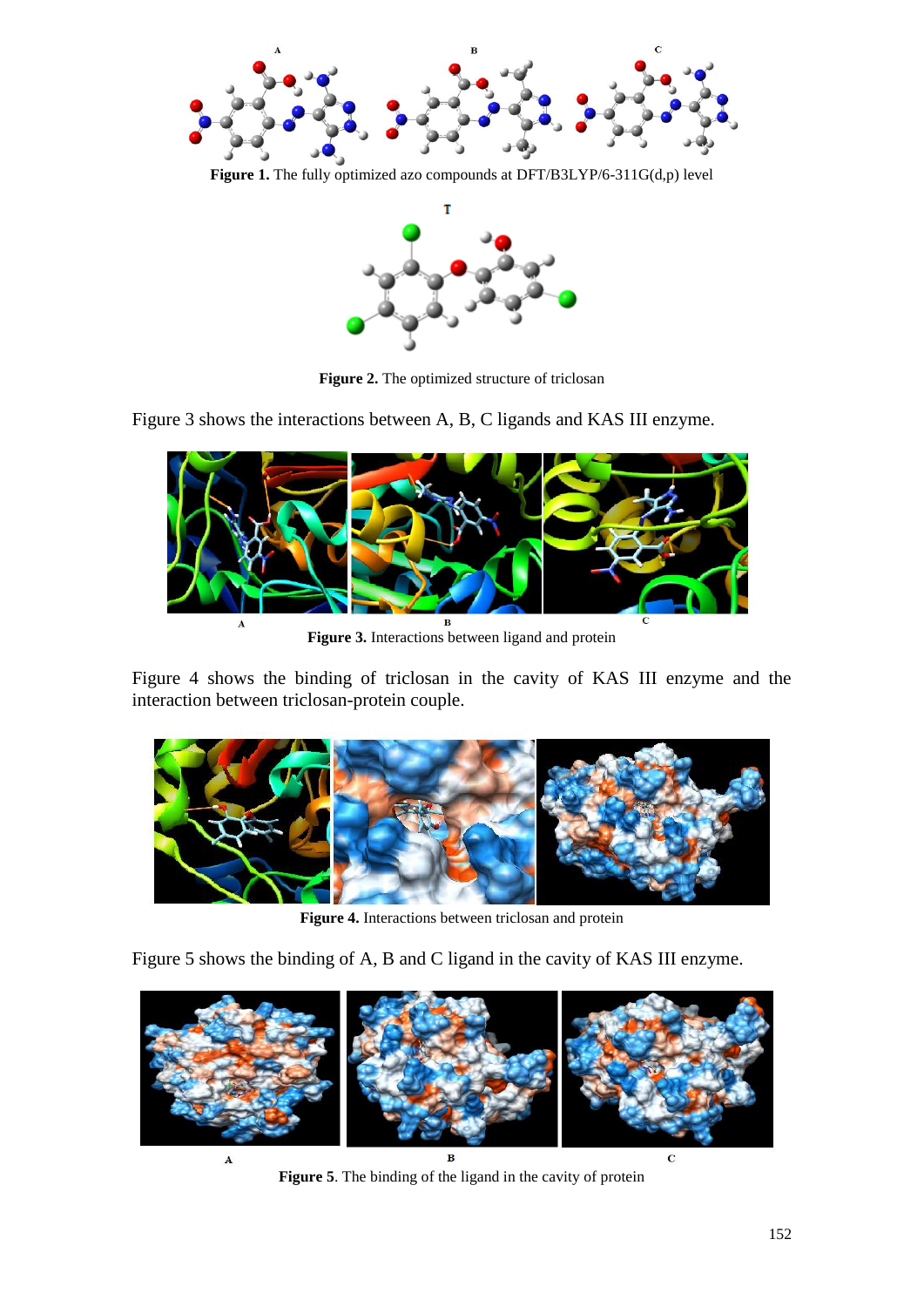| <b>Tuble 11 Culculated</b> Turned of the Highligh protein couple |                       |                                     |                                                           |  |
|------------------------------------------------------------------|-----------------------|-------------------------------------|-----------------------------------------------------------|--|
| Ligand                                                           | $\Delta G$ (kcal/mol) | <b>Full Fitness</b><br><b>Score</b> | <b>Hydrogen Bond Location (Length)</b>                    |  |
| А                                                                | $-7.33$               | 1412.34                             | -NH <sub>2</sub> grp. H & Leu189 aa O $(1.889 \text{ Å})$ |  |
|                                                                  |                       |                                     | -NH <sub>2</sub> grp. H & Leu189 aa O (1.889 Å)           |  |
| B                                                                | $-7.87$               | 1439.27                             | Arom. -NH grp. H & Phe304 aa O (1.795 Å)                  |  |
|                                                                  |                       |                                     | -COOH grp. H & Ala246 aa O $(1.803 \text{ Å})$            |  |
| $\mathcal{C}_{\mathcal{C}}$                                      | $-7.76$               | 1420.80                             | Arom. -NH grp. H & Phe304 aa O (1.792Å)                   |  |
|                                                                  |                       |                                     | -COOH grp. H & Ala246 aa O $(1.955 \text{ Å})$            |  |
| т                                                                | $-7.52$               | 1419.75                             | -OH grp. H & Gly186 aa O (2.419 Å)                        |  |
| Triklosan)                                                       |                       |                                     |                                                           |  |

| Table 1. Calculated values of the ligand-protein couple |  |
|---------------------------------------------------------|--|
|---------------------------------------------------------|--|

#### **4. Conclusion and Comment**

Optimized geometries of the studied molecules (A, B, C, T) were used in docking studies. Geometry optimization of the compounds was done using Becke-3-Lee-Yang-Parr (B3LYP) functional with 6-311G(d,p) basis set in gas phase [15,16]. The fully optimized geometries of the mono azo molecules and triclosan are shown in Figure 1 and Figure 2.

Molecular docking studies were performed to investigate the KAS III inhibitory activity of the mono azo molecules (Figures 3 and 5). In addition, the binding properties of a commercial antibacterial agent triclosan with KAS III were also investigated by molecular docking studies. All the studied compounds showed significant binding affinity to the KAS III (Table 1). The most stable poses of the studied molecules with KAS III were determined based on Gibbs free energies and full fitness scores. Moreover, the hydrogen bonds in the binding site were also analysed.

The docking energies of A-KAS III, B-KAS III, C-KAS III and T-KAS III couples were found to be -7.33, -7.87, -7.76 and -7.52 kcal/mol, respectively. The highest energy released from the B-KAS III interaction showed that the B-KAS III was the most stable couple among the studied molecules. The B-KAS III couple showed two hydrogen bonding interactions. One of them was between N-H proton of aromatic group and oxygen atom of Phe304 amino acid with 1.795 Å in length. The second hydrogen bond was formed between proton of -COOH group and oxygen atom of Ala246 amino acid with a bond length of 1.803 Å.

The hydrogen bonds appeared between C-KAS III and B-KAS III were built by the same atoms of the ligands and target molecules at the same parts of the couples. However, the bond length between the proton of -COOH group and the oxygen atom of Ala246 amino acid (1.955 Å) was slightly longer than the B-KAS III couple. This result showed that the interaction between C-KAS III was slightly weaker than B-KAS III couple. As shown in Figure 3, two hydrogen bonds were observed between A and KAS III. These bonds were formed between the proton of  $-NH<sub>2</sub>$  group and the oxygen atom of Leu189 amino acid and the proton of -COOH group and the oxygen atom of Gly306 amino acid had 1.889 Å and 2.238 Å bond lengths, respectively. Docked pose in the Figure 4 involved hydrogen bonding which indicated an interaction between T and KAS III protein. The hydrogen bonding observed between the proton of -OH group and the oxygen atom of Gly186 amino acid which is 2.419 Å in length. The longest hydrogen bond formed was between triclosan and KAS III enzyme among the molecules studied, showing that T-KAS III binding was relatively weaker than other couples.

According to the molecular docking studies, the full fitness scores between A-KAS III, B-KAS III, C-KAS III and T-KAS III were found to be 1412.34, 1439.27, 1420.80 and 1419.75, respectively. The highest score was calculated for the interaction between B and KAS III among all studied complexes. The observation of the highest full fitness score